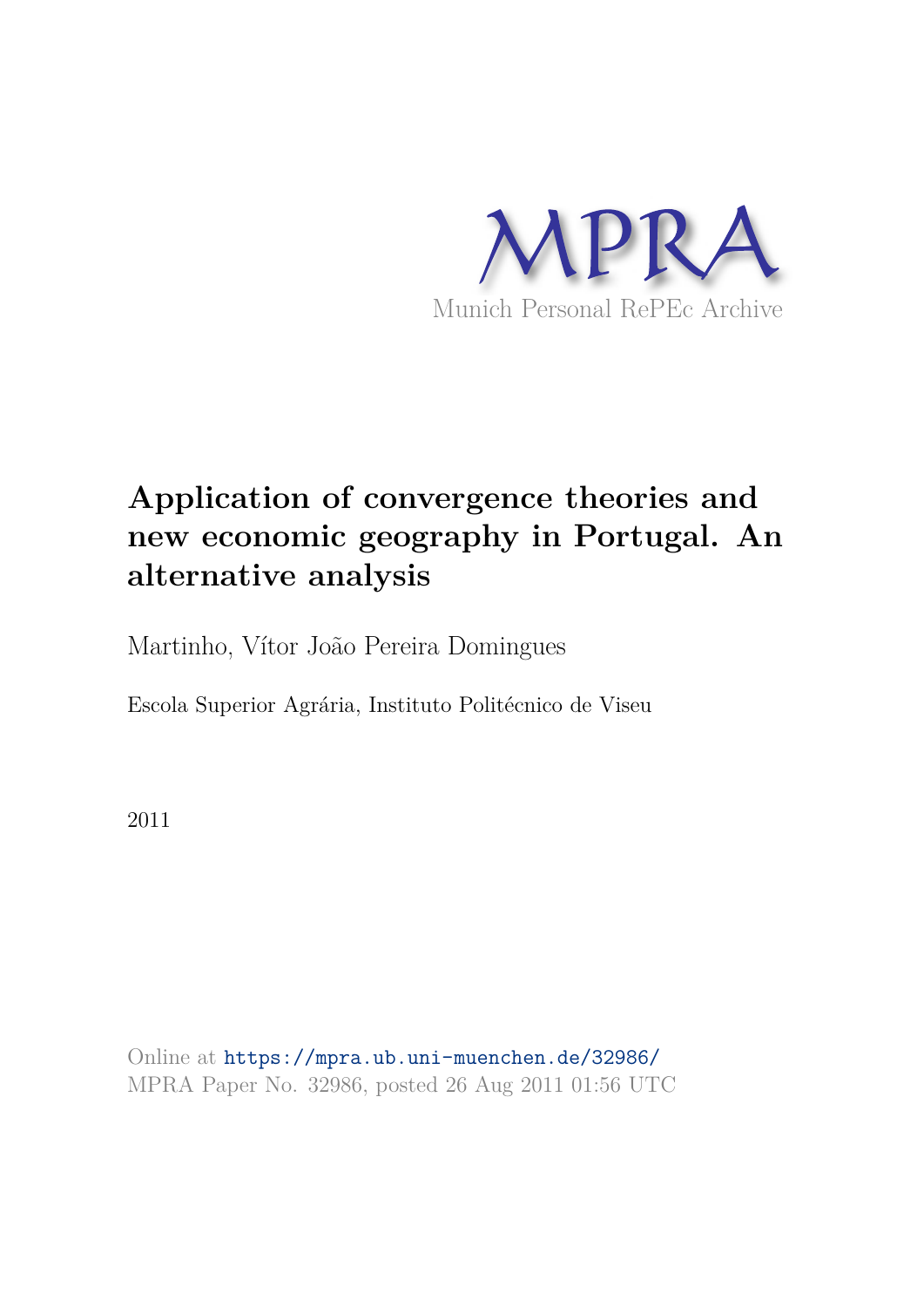## **APPLICATION OF CONVERGENCE THEORIES AND NEW ECONOMIC GEOGRAPHY IN PORTUGAL. AN ALTERNATIVE ANALYSIS**

**Vitor João Pereira Domingues Martinho** 

Unidade de I&D do Instituto Politécnico de Viseu Av. Cor. José Maria Vale de Andrade Campus Politécnico 3504 - 510 Viseu **(PORTUGAL) e-mail:** [vdmartinho@esav.ipv.pt](mailto:vdmartinho@esav.ipv.pt)

### **ABSTRACT**

The aim of this paper is to present a further contribution to the analysis of absolute convergence, associated with the neoclassical theory, of the sectoral productivity at regional level. Presenting some empirical evidence of absolute convergence of productivity for each of the economic sectors in each of the regions of mainland Portugal (NUTS II) in the period 1986 to 1994. This work aims, also, to study the Portuguese regional agglomeration process (NUTs II), using the linear form the New Economic Geography models that emphasize the importance of spatial factors (distance, costs of transport and communication) in explaining of the concentration of economic activity in certain locations.

**Keywords:** convergence; agglomeration; Portuguese regions; linear models panel data.

#### **1. INTRODUCTION**

The purpose of this the work is to analyze the absolute convergence of output per worker (as a "proxy" of labor productivity), with the equation of (1)Islam (1995), based on the (2)Solow model (1956).

With this work it is intended, also, to explain and studying the Portuguese regional agglomeration process, using the linear form the New Economic Geography models that emphasize the importance of factors in explaining the spatial concentration of economic activity in certain locations (3)(Fujita et al., 2000).

#### **2. THE MODELS**

The models of the convergence and new economic geography are developed in several works like (4- 5)Martinho (2011a and 2011b).

#### **3. DATA ANALYSIS**

Considering the variables on the models referred previously and the availability of statistical information, we used the following data disaggregated at regional level. Annual data for the periods 1986 to 1994 and 1987 to 1994 corresponding to the five regions of mainland Portugal (NUTS II), for the different economic sectors and the total economy of these regions. These data were obtained from Eurostat (Eurostat Regio of Statistics 2000).

#### **4. EMPIRICAL EVIDENCE OF ABSOLUTE CONVERGENCE, PANEL DATA**

Table 1 presents the results of absolute convergence of output per worker, obtained in the panel estimations for each of the economic sectors and the sectors to the total level of NUTS II, from 1986 to 1994 (a total of 45 observations, corresponding to regions 5 and 9 years).

The convergence results obtained in the estimations carried out are statistically satisfactory to each of the economic sectors and all sectors of the NUTS II.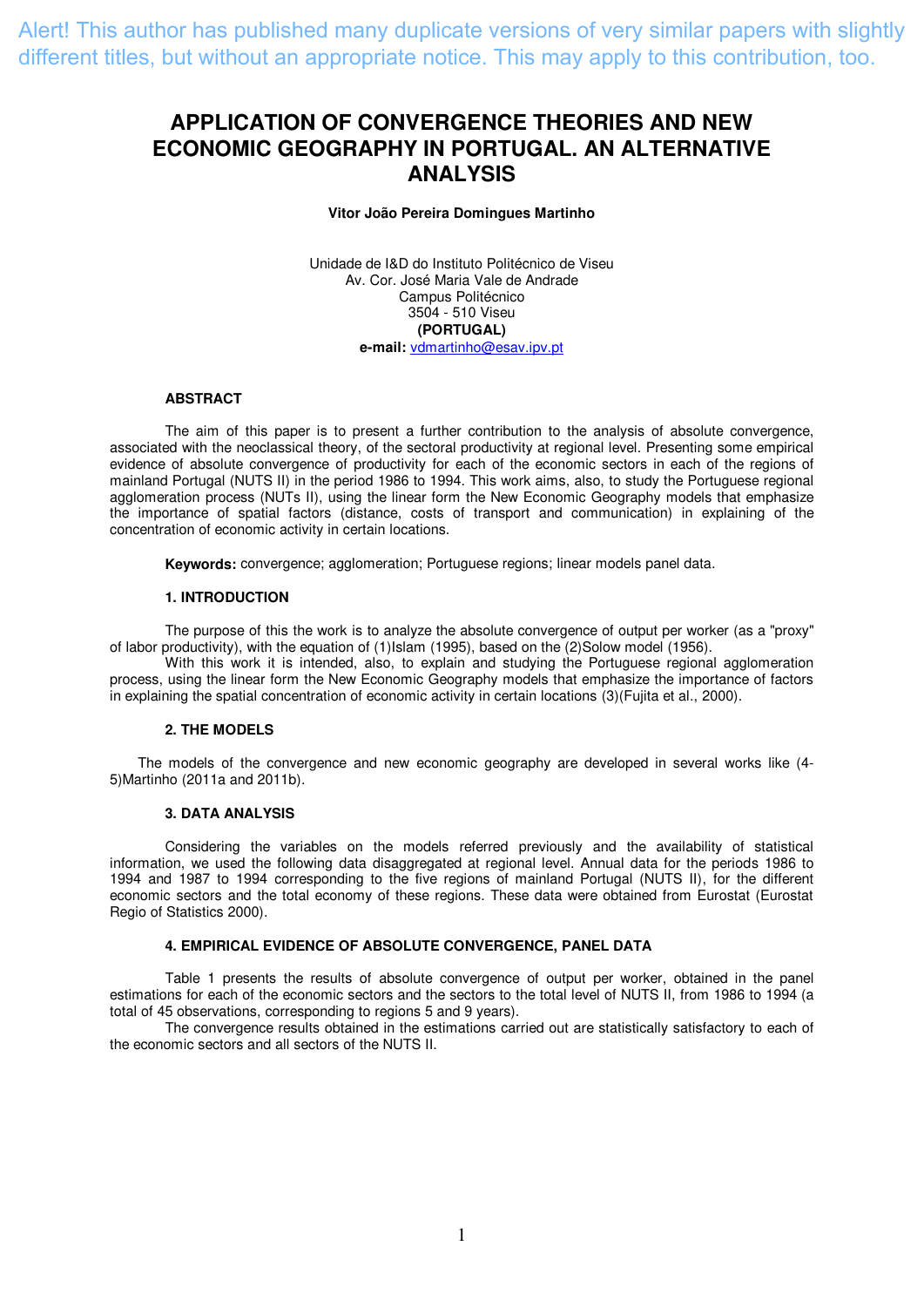| <b>Agriculture</b>               |                       |                     |                     |                           |                     |                     |                          |          |           |       |      |
|----------------------------------|-----------------------|---------------------|---------------------|---------------------------|---------------------|---------------------|--------------------------|----------|-----------|-------|------|
| <b>Method</b>                    | Const.                | $D_1$               | D <sub>2</sub>      | $D_3$                     | $D_4$               | $D_5$               | Coef.                    | T.C.     | <b>DW</b> | $R^2$ | G.L. |
| Pooling                          | 0.558<br>(1.200)      |                     |                     |                           |                     |                     | $-0.063$<br>$(-1.163)$   | $-0.065$ | 1.851     | 0.034 | 38   |
| LSDV                             |                       | $4.127*$<br>(4.119) | 4.207*<br>(4.116)   | 4.496*<br>(4.121)         | 4.636*<br>(4.159)   | 4.549*<br>(4.091)   | $-0.514*$<br>$(-4.108)$  | $-0.722$ | 2.202     | 0.352 | 34   |
| GLS                              | 0.357<br>(0.915)      |                     |                     |                           |                     |                     | $-0.040$<br>$(-0.871)$   | $-0.041$ | 1.823     | 0.020 | 38   |
| Industry                         |                       |                     |                     |                           |                     |                     |                          |          |           |       |      |
| <b>Method</b>                    | Const.                | $D_1$               | D <sub>2</sub>      | $\overline{D_3}$          | $\overline{D_4}$    | $\overline{D_5}$    | Coef.                    | T.C.     | <b>DW</b> | $R^2$ | G.L. |
| Pooling                          | 2.906*<br>(2.538)     |                     |                     |                           |                     |                     | $-0.292*$<br>$(-2.525)$  | $-0.345$ | 1.625     | 0.144 | 38   |
| <b>LSDV</b>                      |                       | $6.404*$<br>(4.345) | $6.459*$<br>(4.344) | 6.695*<br>(4.341)         | 6.986*<br>(4.369)   | $6.542*$<br>(4.334) | $-0.667*$<br>$(-4.344)$  | $-1.100$ | 1.679     | 0.359 | 34   |
| GLS                              | $3.260*$<br>(2.741)   |                     |                     |                           |                     |                     | $-0.328*$<br>$(-2.729)$  | $-0.397$ | 1.613     | 0.164 | 38   |
| <b>Manufactured Industry</b>     |                       |                     |                     |                           |                     |                     |                          |          |           |       |      |
| <b>Method</b>                    | Const.                | $D_1$               | D <sub>2</sub>      | $\overline{D_3}$          | $\overline{D_4}$    | $D_5$               | Coef.                    | T.C.     | <b>DW</b> | $R^2$ | G.L. |
| Pooling                          | $1.806***$<br>(1.853) |                     |                     |                           |                     |                     | $-0.186**$<br>$(-1.845)$ | $-0.206$ | 1.935     | 0.082 | 38   |
| LSDV                             |                       | $6.625*$<br>(4.304) | 6.669*<br>(4.303)   | $6.941*$<br>(4.303)       | 6.903*<br>(4.318)   | 6.626*<br>(4.293)   | $-0.699*$<br>$(-4.301)$  | $-1.201$ | 1.706     | 0.357 | 34   |
| <b>GLS</b>                       | 1.655**<br>(1.753)    |                     |                     |                           |                     |                     | $-0.171**$<br>$(-1.745)$ | $-0.188$ | 1.946     | 0.074 | 38   |
| <b>Services</b>                  |                       |                     |                     |                           |                     |                     |                          |          |           |       |      |
| Method                           | Const.                | $D_1$               | $\overline{D_2}$    | $\overline{D_3}$          | $\overline{D_4}$    | $\overline{D_5}$    | Coef.                    | T.C.     | <b>DW</b> | $R^2$ | G.L. |
| Pooling                          | $5.405*$<br>(4.499)   |                     |                     |                           |                     |                     | $-0.554*$<br>(-4.477)    | $-0.807$ | 1.874     | 0.345 | 38   |
| LSDV                             |                       | 7.193*<br>(5.290)   | 7.169*<br>(5.301)   | 7.313*<br>(5.284)         | $7.153*$<br>(5.292) | $7.273*$<br>(5.293) | $-0.741*$<br>$(-5.275)$  | $-1.351$ | 2.051     | 0.451 | 34   |
| <b>GLS</b>                       | $5.627*$<br>(4.626)   |                     |                     |                           |                     |                     | $-0.577*$<br>$(-4.604)$  | $-0.860$ | 1.886     | 0.358 | 38   |
| Services (without public sector) |                       |                     |                     |                           |                     |                     |                          |          |           |       |      |
| <b>Method</b>                    | Const.                | $D_1$               | $\overline{D}_2$    | $\overline{\mathsf{D}_3}$ | $\overline{D_4}$    | $D_5$               | Coef.                    | T.C.     | <b>DW</b> | $R^2$ | G.L. |
| Pooling                          | 5.865*<br>(4.079)     |                     |                     |                           |                     |                     | $-0.589*$<br>$(-4.073)$  | $-0.889$ | 1.679     | 0.304 | 38   |
| LSDV                             |                       | $6.526*$<br>(4.197) | $6.523*$<br>(4.195) | $6.635*$<br>(4.191)       | 6.506*<br>(4.176)   | $6.561*$<br>(4.192) | $-0.658*$<br>$(-4.188)$  | $-1.073$ | 1.684     | 0.342 | 34   |
| GLS                              | $5.027*$<br>(3.656)   |                     |                     |                           |                     |                     | $-0.505*$<br>$(-3.649)$  | $-0.703$ | 1.682     | 0.260 | 38   |
| <b>All sectors</b>               |                       |                     |                     |                           |                     |                     |                          |          |           |       |      |
| <b>Method</b>                    | Const.                | $D_1$               | D <sub>2</sub>      | $\overline{D_3}$          | $\overline{D_4}$    | $\overline{D_5}$    | Coef.                    | T.C.     | <b>DW</b> | $R^2$ | G.L. |
| Pooling                          | $3.166*$<br>(3.603)   |                     |                     |                           |                     |                     | $-0.328*$<br>$(-3.558)$  | $-0.397$ | 1.785     | 0.250 | 38   |
| LSDV                             |                       | $6.080*$<br>(5.361) | $6.030*$<br>(5.374) | $6.308*$<br>(5.347)       | $6.202*$<br>(5.379) | $6.193*$<br>(5.359) | $-0.643*$<br>$(-5.333)$  | $-1.030$ | 2.181     | 0.460 | 34   |
| GLS                              | $3.655*$<br>(3.916)   |                     |                     |                           |                     |                     | $-0.379*$<br>$(-3.874)$  | $-0.476$ | 1.815     | 0.283 | 38   |

**Table 1:** Analysis of convergence in productivity for each economic sectors of the five NUTS II of Portugal, for the period 1986 to 1994

**Note: Const. Constant; Coef., Coefficient, TC, annual rate of convergence; \* Coefficient statistically significant at 5%, \*\* Coefficient statistically significant at 10%, GL, Degrees of freedom; LSDV, method of fixed effects with variables dummies; D1 ... D5, five variables dummies corresponding to five different regions, GLS, random effects method.**

### **5. EQUATION LINEARIZED AND REDUCED OF THE REAL WAGES, WITH THE VARIABLES INDEPENDENT NATIONALLY AGGREGATED**

Thus, the equation of real wages that will be estimated in its linear form, will be a function of the following explanatory variables:

$$
\ln \omega_{rt} = f_0 + f_1 \ln Y_{pt} + f_2 \ln T_{rpt} + f_3 \ln G_{pt} + f_4 \ln \lambda_{pt} + f_5 \ln w_{pt} + f_6 \ln T_{prt} + f_7 \ln P_{rt},
$$
\n(1)

where:

 $\omega_{rt}$  is the real wage in region r (5 regions) for each of the manufacturing industries (9 industries);

- Ypt is the gross value added of each of the manufacturing industries at the national level;

- Gpt is the price index at the national level;

-  $\lambda_{\tiny{pt}}^{\tiny{\text{}}}$  is the number of workers in each industry, at national level;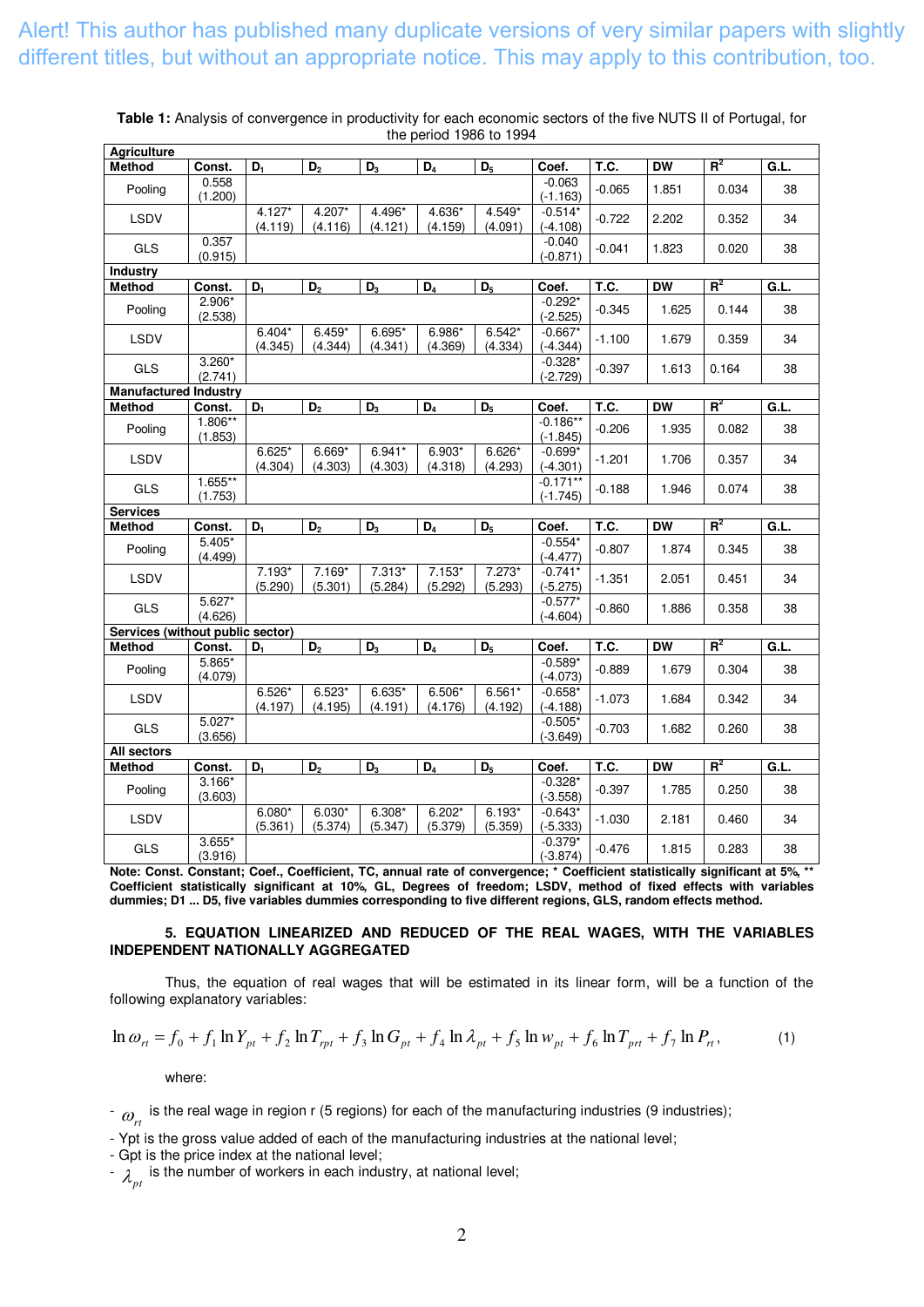- Wpt is the nominal wage for each of the industries at the national level;
- Trpt is the flow of goods from each of the regions to Portugal;
- Tprt is the flow of goods to each of the regions from Portugal;
- Prt is the regional productivity for each industry;
- p indicates Portugal and r refers to each of the regions.

The results obtained in the estimations of this equation are shown in Tables 2 and 3.

**Table 2:** Estimation of the equation of real wages with the independent variables aggregated at national level (without productivity), 1987-1994

| $\ln \omega_{rt} = f_0 + f_1 \ln Y_{pt} + f_2 \ln T_{rpt} + f_3 \ln G_{pt} + f_4 \ln \lambda_{pt} + f_5 \ln w_{pt} + f_6 \ln T_{prt}$ |            |                        |                   |                                      |                         |                    |       |       |  |  |
|---------------------------------------------------------------------------------------------------------------------------------------|------------|------------------------|-------------------|--------------------------------------|-------------------------|--------------------|-------|-------|--|--|
| Variable                                                                                                                              | $lnY_{nt}$ | $InT_{rot}$            | $InG_{\text{nt}}$ | In $\lambda_{\scriptscriptstyle pt}$ | $\mathsf{Inv}_{\sf nt}$ | $InT_{\text{ort}}$ |       |       |  |  |
| <b>Coefficient</b>                                                                                                                    |            | $f_2^*$                | $f_3$ *           | T4                                   | $f_5$ *                 | $f_6*$             | $R^2$ | DW    |  |  |
| <b>LSDV</b>                                                                                                                           |            |                        |                   |                                      |                         |                    |       |       |  |  |
| Coefficients                                                                                                                          | $-0.038$   | 0.674                  | $-0.967$          | 0.025                                | 0.937                   | $-0.594$           | 0.810 | 1.516 |  |  |
| T-stat.                                                                                                                               | (-0.970)   | (4.227)                | $(-7.509)$        | (0.511)                              | (15.239)                | $(-3.787)$         |       |       |  |  |
| L. signif.                                                                                                                            | (0.333)    | (0.000)                | (0.000)           | (0.610)                              | (0.000)                 | (0.000)            |       |       |  |  |
| Degrees of freedom                                                                                                                    | 290        |                        |                   |                                      |                         |                    |       |       |  |  |
| Number of obervations                                                                                                                 | 302        |                        |                   |                                      |                         |                    |       |       |  |  |
| Characteristic distributions                                                                                                          |            | $0.440 \pm 1141001441$ | $\sim$ 0.000      |                                      |                         |                    |       |       |  |  |

Standard deviation 0.146 **T.HAUSMAN - 416.930**

**(\*) Coefficient statistically significant at 5%.**

**Table 3:** Estimation of the equation of real wages with the independent variables aggregated at national level (with productivity), 1987-1994

| $\ln \omega_{rt} = f_0 + f_1 \ln Y_{pt} + f_2 \ln T_{rpt} + f_3 \ln G_{pt} + f_4 \ln \lambda_{pt} + f_5 \ln w_{pt} + f_6 \ln T_{prt} + f_7 \ln P_{rt}$ |  |
|--------------------------------------------------------------------------------------------------------------------------------------------------------|--|
|--------------------------------------------------------------------------------------------------------------------------------------------------------|--|

| . .                   |            | $\overline{\phantom{a}}$ | - -<br>$\cdots$    | . .<br>$\overline{\phantom{a}}$<br>$\overline{\phantom{a}}$ | $\overline{ }$    | $\overline{\phantom{a}}$ | $\cdots$           | .                 |       |           |
|-----------------------|------------|--------------------------|--------------------|-------------------------------------------------------------|-------------------|--------------------------|--------------------|-------------------|-------|-----------|
| Variable              | $InY_{pt}$ |                          | InT <sub>rot</sub> | $InG_{\text{pt}}$                                           | In $\lambda_{pt}$ | $\mathsf{Inv}_{\sf pt}$  | InT <sub>prt</sub> | InP <sub>rt</sub> |       |           |
| <b>Coefficient</b>    | f.*        |                          | $f_2^*$            | $f_3$ *                                                     | $f_4$             | ${f_5}^*$                | $f_6$ *            | $f_7$ *           | $R^2$ | <b>DW</b> |
| <b>LSDV</b>           |            |                          |                    |                                                             |                   |                          |                    |                   |       |           |
| Coefficients          | $-0.259$   |                          | 0.557              | $-0.884$                                                    | 0.256             | 0.883                    | $-0.493$           | 0.258             | 0.858 | .560      |
| T-stat.               | (-7.064)   |                          | (4.422)            | (-9.671)                                                    | (5.919)           | (19.180)                 | $(-3.996)$         | (10.443)          |       |           |
| L. signif.            | (0.000)    |                          | (0.000)            | (0.000)                                                     | (0.000)           | (0.000)                  | (0.000)            | (0.000)           |       |           |
| Degrees of freedom    | 289        |                          |                    |                                                             |                   |                          |                    |                   |       |           |
| Number of obervations |            | 302                      |                    |                                                             |                   |                          |                    |                   |       |           |
| Standard deviation    |            |                          |                    | 0.126 T.HAUSMAN - 7086.989*                                 |                   |                          |                    |                   |       |           |

**(\*) Coefficient statistically significant at 5%.**

 This equation 1 estimated of real wages presents satisfactory results in terms of statistical significance of coefficients, the degree of adjustment and autocorrelation of errors. For the signs of the estimated coefficients that represent the respective elasticities, taking into account the expected by the economic theory, we confirm that, apart the gross value added, the price index and the nominal wages per employee, all coefficients have the expected signs.

### **6. LINEARIZED AND REDUCED EQUATION OF REAL WAGES, WITH THE VARIABLES INDEPENDENT REGIONALLY DISAGGREGATED**

Following the equation of real wages reduced and in a linear form, but now with the independent variables disaggregated at regional level, in other words, considered only for the region being analyzed, and not for the whole of Portugal, as in the previous equation. Although this equation does not consider the effect of nearby regions of r in this region, aims to be a simulation to determine the effect of the regions in their real wages, that is:

$$
\ln \omega_{rt} = f_0 + f_1 \ln Y_{rt} + f_2 \ln T_{rpt} + f_3 \ln G_{rt} + f_4 \ln \lambda_{rt} + f_5 \ln w_{rt} + f_6 \ln T_{prt}
$$
 (2)

where:

 $r_{\alpha}$  is the real wage in the region r, for each of the manufacturing industries;

- Yrt is the gross value added of each of the manufacturing industries at the regional level;

- Grt is the price index at the regional level;

 $\lambda_{rt}$  is the number of workers in each industry, at regional level;

- Wrt is the nominal wage per employee in each of the manufacturing industries at regional level;

- Trpt is the flow of goods from each region to Portugal;

- Tprt is the flow of goods to each of the regions from Portugal.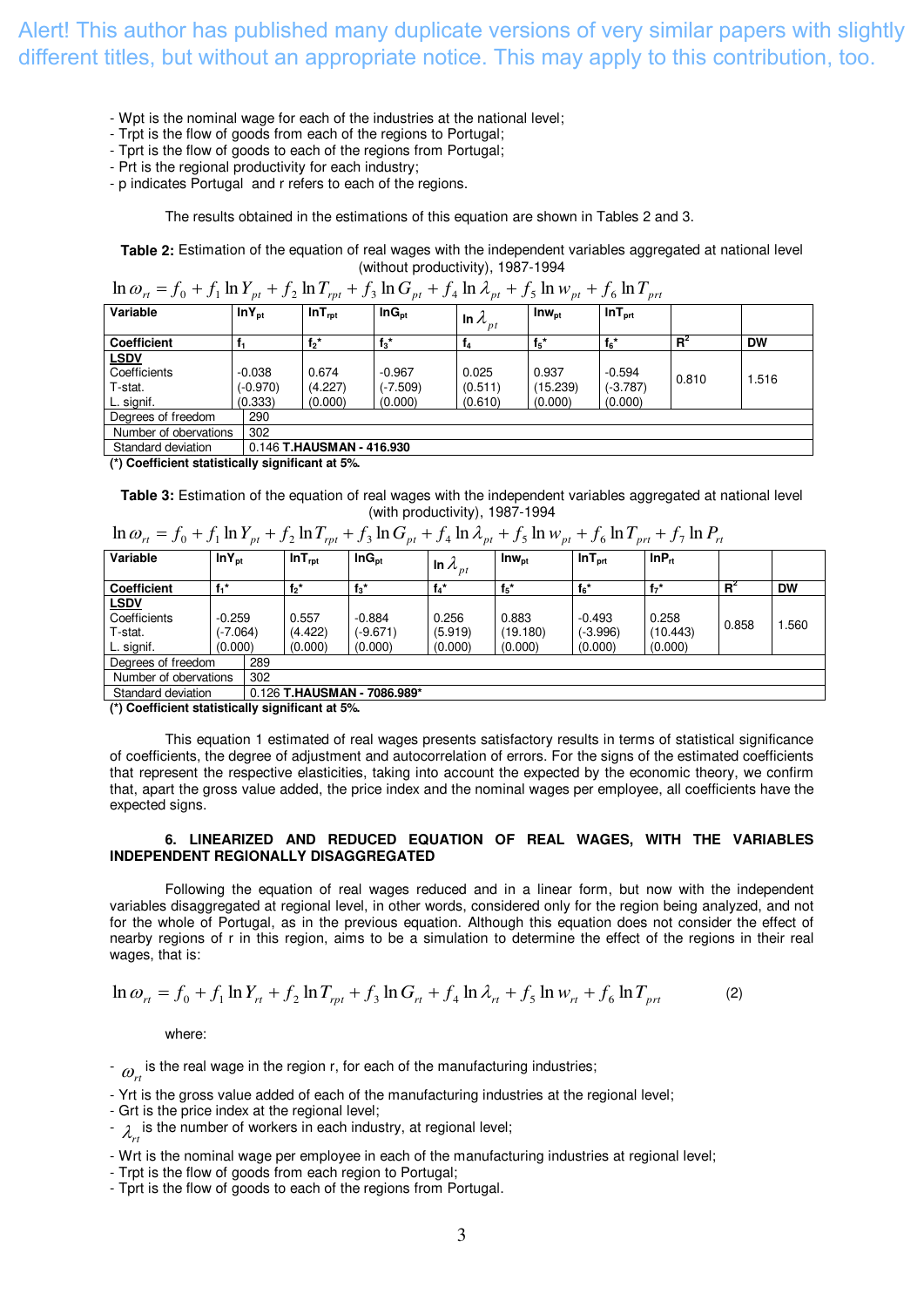Table 4 presents the results of estimating equation 2 where the independent variables are disaggregated at regional level. About the signs of the coefficients, it appears that these are the expected, given the theory, the same can not be said of the variable  $\lambda_{rt}$  (number of employees). However, it is not surprising given the economic characteristics of regions like the Norte (many employees and low wages) and Alentejo (few employees and high salaries), two atypical cases precisely for opposite reasons. Analyzing the results in Tables 2, 3 and 4 we confirm the greater explanatory power of the variables when considered in aggregate at the national level.

**Table 4:** Estimation of the equation of real wages with the independent variables disaggregated at the regional level

| <b>Variables</b>                                               | Const.                     | $lnY_n$                                 | InT <sub>rot</sub>                      | InG <sub>n</sub>                                | In $\lambda_{rt}$                              | $\mathsf{Inw}_n$                         | $InT_{\text{prt}}$                           |                |                |
|----------------------------------------------------------------|----------------------------|-----------------------------------------|-----------------------------------------|-------------------------------------------------|------------------------------------------------|------------------------------------------|----------------------------------------------|----------------|----------------|
| <b>Coefficients</b>                                            | $f_0^*$                    | $f_1$ *                                 | $f_2^*$                                 | $f_3$ *                                         | $f_4$ *                                        | $f_5$ *                                  | $f_6$ *                                      | $R^2$          | <b>DW</b>      |
| <b>Random effects</b><br>Coefficients<br>T-stat.<br>L. signif. | .530<br>(3.355)<br>(0.001) | 0.101<br>(4.147)<br>(0.000)<br>$0.098*$ | 0.629<br>(4.625)<br>(0.000)<br>$0.559*$ | $-0.571$<br>$(-10.218)$<br>(0.000)<br>$-0.624*$ | $-0.151$<br>$(-5.364)$<br>(0.000)<br>$-0.155*$ | 0.516<br>(13.357)<br>(0.000)<br>$0.619*$ | $-0.506$<br>(-3.985)<br>(0.000)<br>$-0.411*$ | 0.670<br>0.756 | 1.858<br>1.934 |
| <b>LSDV</b>                                                    |                            | (4.129)                                 | (4.449)                                 | $(-11.380)$                                     | $(-6.130)$                                     | (16.784)                                 | (-3.511)                                     |                |                |
| Degrees of freedom                                             |                            | 295 - 289                               |                                         |                                                 |                                                |                                          |                                              |                |                |
| Number of obervations                                          |                            | $302 - 302$                             |                                         |                                                 |                                                |                                          |                                              |                |                |
| Standard deviation                                             |                            | 0.155 - 0.165 T.HAUSMAN - 72.843*       |                                         |                                                 |                                                |                                          |                                              |                |                |

 $\ln \omega_{rt} = f_0 + f_1 \ln Y_{rt} + f_2 \ln T_{rpt} + f_3 \ln G_{rt} + f_4 \ln \lambda_{rt} + f_5 \ln w_{rt} + f_6 \ln T_{prt}$ 

**(\*) Coefficient statistically significant at 5%.**

#### **7. ALTERNATIVE EQUATIONS TO THE EQUATIONS 1 AND 2**

We also made two alternative estimates in order to test the existence of multicollinearity among the explanatory variables, considering all the variables by the weight of the work in every industry and every region in the total industry in this region for the equation 1 and the weight of work in every industry and every region in the national total of this industry for the equation 2, following procedures of (6)Hanson (1998). It is noted that the results are very similar to those previously presented to the estimates of equations 1 and 2, which allows us to verify the absence of statistics infractions.

#### **8. EQUATION OF THE AGGLOMERATION**

In the analysis of the Portuguese regional agglomeration process, using models of New Economic Geography in the linear form, we pretend to identify whether there are between Portuguese regions, or not, forces of concentration of economic activity and population in one or a few regions (centripetal forces). These forces of attraction to this theory, are the differences that arise in real wages, since locations with higher real wages, have better conditions to begin the process of agglomeration. Therefore, it pretends to analyze the factors that originate convergence or divergence in real wages between Portuguese regions. Thus, given the characteristics of these regions will be used as the dependent variable, the ratio of real wages in each region and the region's leading real wages in this case (Lisboa e Vale do Tejo), following procedures of (9)Armstrong (1995) and (10)Dewhurst and Mutis-Gaitan (1995). So, which contribute to the increase in this ratio is a force that works against clutter (centrifugal force) and vice versa.

Thus:

$$
\ln\left(\frac{\omega_{rt}}{\omega_{lt}}\right) = a_0 + a_1 \ln Y_{nt} + a_2 \ln T_{rl} + a_3 \ln L_{nt} + a_4 \ln P_{rt} + a_5 \ln R L_{rmt} + a_6 \ln R L_{rgt} + a_7 R L_{rkt} + a_8 \ln R L_{rmt}
$$
(3)

#### where:

- Ynt is the national gross value added of each of the manufacturing industries considered in the database used; - Trl is the flow of goods from each region to Lisboa e Vale do Tejo, representing the transportation costs;

- Lnt is the number of employees in manufacturing at the national level;

- Prt is the regional productivity (ratio of regional gross value added in manufacturing and the regional number of employees employed in this activity);

- RLrmt is the ratio between the total number of employees in regional manufacturing and the regional number of employees, in each manufacturing (agglomeration forces represent inter-industry, at regional level);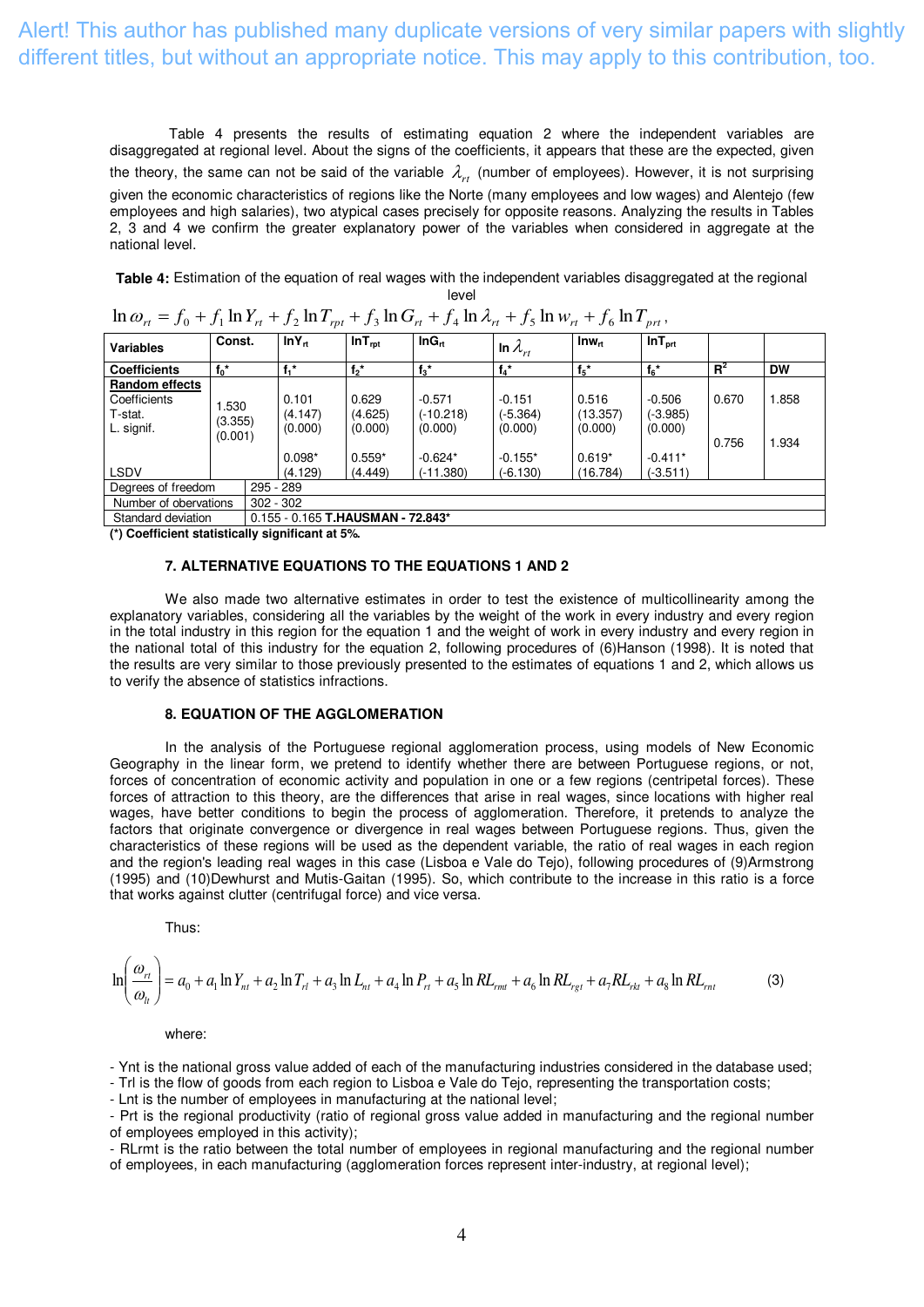- RLrgt is the ratio between the number of regional employees in each manufacturing and regional total in all activities (represent agglomeration forces intra-industry, at regional level);

- RLrkt is the ratio between the number of regional employees in each manufacturing, and regional area (representing forces of agglomeration related to the size of the region);

- RLrnt is the ratio between the number of regional employees, in each of the manufacturing industries, and the national total in each industry (agglomeration forces represent inter-regions in each of the manufacturing industries considered).

The index r (1,..., 5) represents the respective region, t is the time period (8 years), n the entire national territory, k the area (km2), l the region Lisboa e Vale do Tejo, g all sectors and m manufacturing activity (9 industries).

The results of the estimations made regarding equation 3 are shown in Tables 5 and 6. Two different estimates were made, one without the variable productivity (whose results are presented in Table 5) and one with this variable (Table 6).

**Table 5:** Estimation of the agglomeration equation without the productivity

$$
\ln\left(\frac{\omega_{rt}}{\omega_{lt}}\right) = a_0 + a_1 \ln Y_{nt} + a_2 \ln T_{rt} + a_3 \ln L_{nt} + a_4 \ln RL_{rmt} + a_5 \ln RL_{rgt} + a_6 RL_{rkt} + a_7 \ln RL_{rmt}
$$

| Variab.               | Constant       | $lnY_{nt}$     | InT <sub>rl</sub>       | InL <sub>nt</sub> | $InRL_{rmt}$   | $InRL_{rat}$   | InRL <sub>rtt</sub> | $InRL_{int}$   |       |           |  |  |
|-----------------------|----------------|----------------|-------------------------|-------------------|----------------|----------------|---------------------|----------------|-------|-----------|--|--|
| Coef.                 | a <sub>0</sub> | a <sub>1</sub> | a <sub>2</sub>          | a <sub>3</sub>    | a <sub>4</sub> | a <sub>5</sub> | а <sub>б</sub>      | a <sub>7</sub> | $R^2$ | <b>DW</b> |  |  |
| Random ef.            |                |                |                         |                   |                |                |                     |                |       |           |  |  |
| V.Coef.               | $-3.991$       | $-0.040$       | 0.012                   | 0.390             | $-0.413$       | $-0.507$       | $-0.228$            | 0.368          | 0.253 | .474      |  |  |
| T-stat.               | (-3.317)       | $(-1.353)$     | (1.469)                 | (4.046)           | (-4.799)       | $(-4.122)$     | (-4.333)            | (4.249)        |       |           |  |  |
| L. sign.              | (0.001)        | (0.177)        | (0.143)                 | (0.000)           | (0.000)        | (0.000)        | (0.000)             | (0.000)        |       |           |  |  |
| Degrees of freedom    |                | 293            |                         |                   |                |                |                     |                |       |           |  |  |
| Number of obervations |                | 302            |                         |                   |                |                |                     |                |       |           |  |  |
| Standard deviation    |                |                | 0.126 T.HAUSMAN - 1.870 |                   |                |                |                     |                |       |           |  |  |

 **(\*) Coefficient statistically significant at 5%. (\*\*) Coefficient statistically significant at 10%.** 

**Table 6:** Estimation of the agglomeration equation with the productivity

| $\ln\left(\frac{\omega_{rt}}{\omega_{lt}}\right) = a_0 + a_1 \ln Y_{nt} + a_2 \ln T_{rl} + a_3 \ln L_{nt} + a_4 \ln P_{rt} + a_5 \ln R L_{rmt} + a_6 \ln R L_{rgt} + a_7 R L_{rkt} + a_8 \ln R L_{rmt}$ |                                   |                                   |                                     |                             |                             |                                   |                                   |                                   |                             |                |                |  |
|---------------------------------------------------------------------------------------------------------------------------------------------------------------------------------------------------------|-----------------------------------|-----------------------------------|-------------------------------------|-----------------------------|-----------------------------|-----------------------------------|-----------------------------------|-----------------------------------|-----------------------------|----------------|----------------|--|
| Variab.                                                                                                                                                                                                 | Constant                          | $lnY_{nt}$                        | InT <sub>rl</sub>                   | $InL_{nt}$                  | InP <sub>n</sub>            | $InRL_{rmt}$                      | $InRL_{rat}$                      | InRL <sub>rkt</sub>               | InRL <sub>mt</sub>          |                |                |  |
| Coef.                                                                                                                                                                                                   | $a_0^*$                           | $a_1$ *                           | $a_2$ *                             | $a_3$ <sup>*</sup>          | $a_4$ *                     | $a_5$ *                           | $a_6$ *                           | $a_7$ *                           | $a_s$ *                     | R <sup>2</sup> | <b>DW</b>      |  |
| Random eff.<br>V.Coef.<br>T-stat.<br>L. sign.                                                                                                                                                           | $-3.053$<br>$(-2.991)$<br>(0.003) | $-0.240$<br>$(-7.182)$<br>(0.000) | 0.015<br>(2.026)<br>(0.044)         | 0.486<br>(5.934)<br>(0.000) | 0.218<br>(8.850)<br>(0.000) | $-0.266$<br>$(-3.494)$<br>(0.001) | $-0.333$<br>$(-3.102)$<br>(0.002) | $-0.141$<br>$(-3.067)$<br>(0.002) | 0.230<br>(3.026)<br>(0.003) | 0.455<br>0.649 | 1.516<br>1.504 |  |
| <b>LSDV</b>                                                                                                                                                                                             | $-0.307*$<br>$(-9.259)$           | $-0.033*$<br>$(-4.821)$           | $0.330*$<br>(5.701)                 | $0.256*$<br>(8.874)         | $-0.049$<br>0.972           | 0.011<br>(0.169)                  | $-0.027$<br>$(-0.968)$            | 0.006<br>(0.137)                  |                             |                |                |  |
| Degrees of freedom                                                                                                                                                                                      |                                   | 292 - 285                         |                                     |                             |                             |                                   |                                   |                                   |                             |                |                |  |
| Number of obervations                                                                                                                                                                                   |                                   | $302 - 302$                       |                                     |                             |                             |                                   |                                   |                                   |                             |                |                |  |
| Standard deviation                                                                                                                                                                                      |                                   |                                   | $0.116 - 0.136$ T.HAUSMAN - 33.578* |                             |                             |                                   |                                   |                                   |                             |                |                |  |
| $\left\langle \cdot \right\rangle$ Coofficient statistically significant at 5%.                                                                                                                         |                                   |                                   |                                     |                             |                             |                                   |                                   |                                   |                             |                |                |  |

**(\*) Coefficient statistically significant at 5%.**

Comparing the values of two tables is confirmed again the importance of productivity (Prt) in explaining the wage differences. On the other hand improves the statistical significance of coefficients and the degree of explanation.

### **9. CONCLUSIONS**

We find some signs of convergence, analyzing the results of the estimations with the models of the neoclassical theory.

With the new economic geography models, it appears that the explanatory power of the independent variables considered, is more reasonable, when these variables are considered in their original form, in other